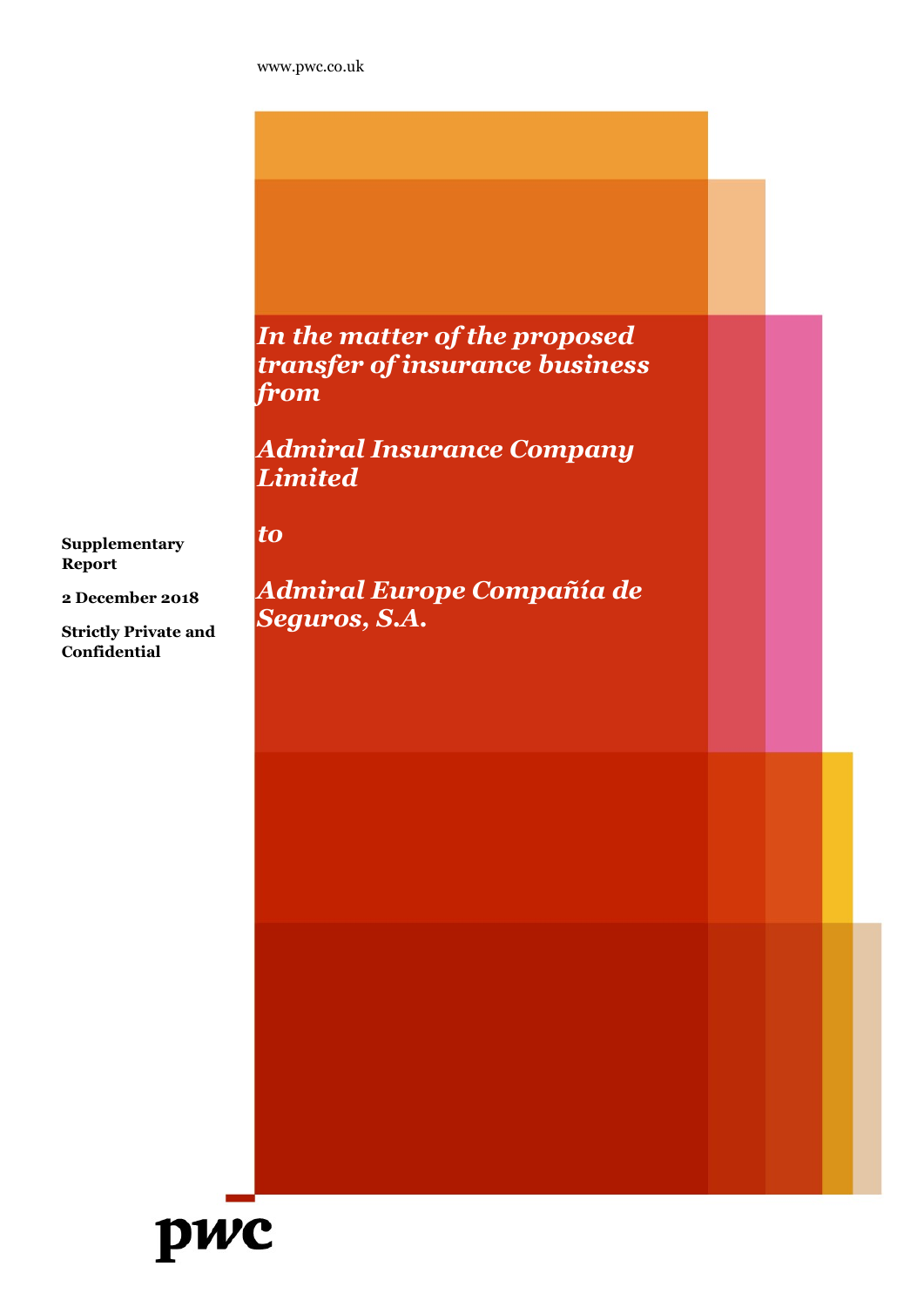# **Contacts**

#### Please contact us if you have any questions regarding this report:

Gregory Overton gregory.l.overton@pwc.com

PricewaterhouseCoopers LLP 7 More London Riverside London SE1 2RT

Tel +44 (0) 20 7583 5000 Facsimile +44 (0) 20 7804 1002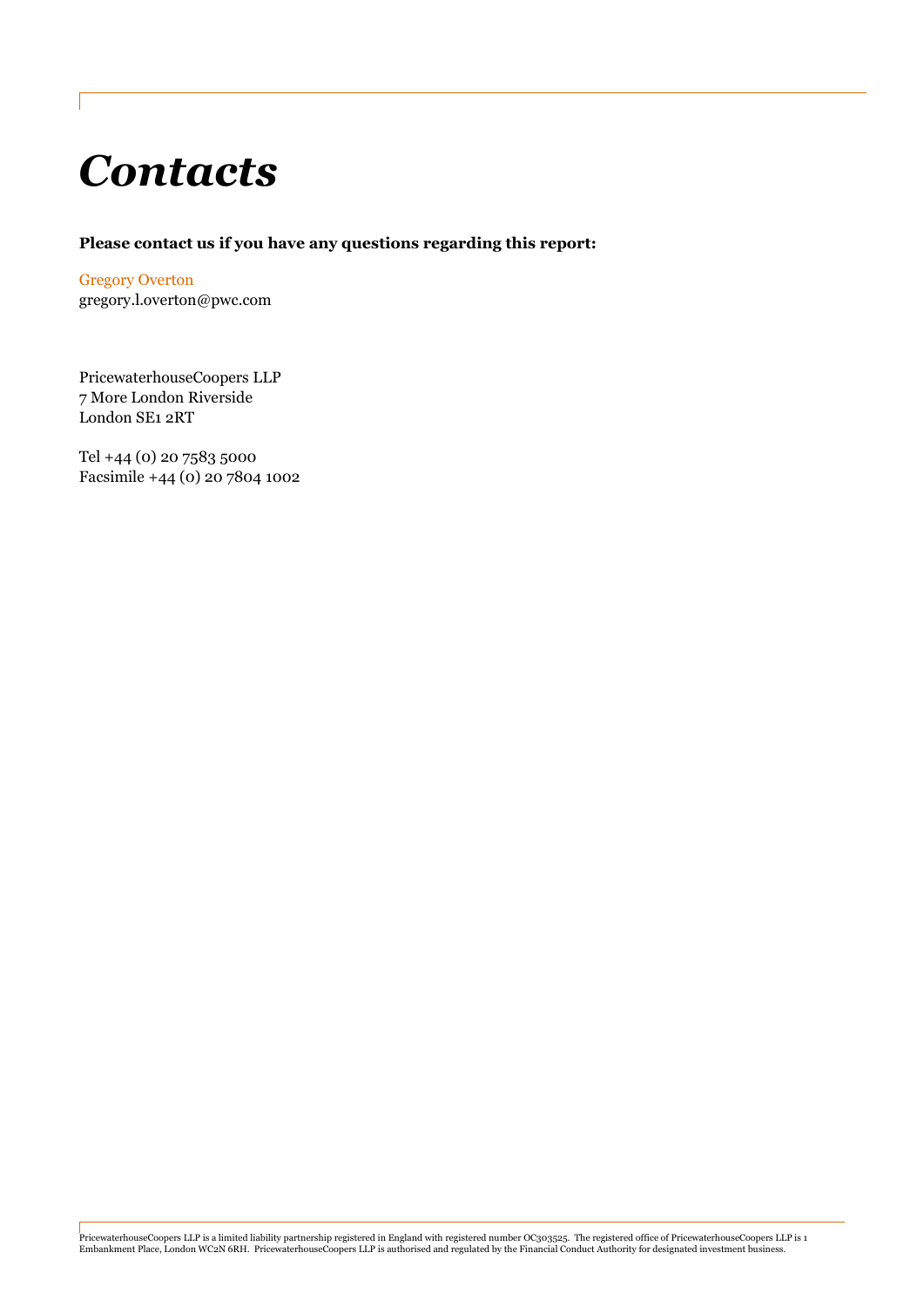# Purpose and use of this report

This report is supplemental to, and should be read in conjunction with, my original Independent Expert report dated 22 August 2018. This supplementary report has been prepared for the Court and is addressed to the Admiral Group Plc for the purpose and on the terms agreed in our engagement letter with them dated 12 December 2017.

This supplementary report has been prepared under Part VII of the Financial Services and Markets Act 2000. We understand that reliance may be placed on it by policyholders, by others affected by the proposed Transfer and by the Prudential Regulation Authority ("PRA") and Financial Conduct Authority ("FCA") (together "the Regulators"), as set out in paragraph 2.31 of the PRA's policy statement on Insurance Business Transfers and paragraph 18.2.34 of the FCA Handbook, for the purpose of understanding the impact of the proposed Transfer on affected policyholders. This supplementary report is not for the use or benefit of any other party or for any other purpose.

This report must be read in its entirety; reading individual sections in isolation could be misleading. In the event that the English version of this report and a translation of it into a language other than English differ, the English version shall prevail.

# **Signatory**

Please do not hesitate to contact us if you have any queries regarding the contents of this report.

Gregory Overton For and on behalf of PricewaterhouseCoopers LLP

2 December 2018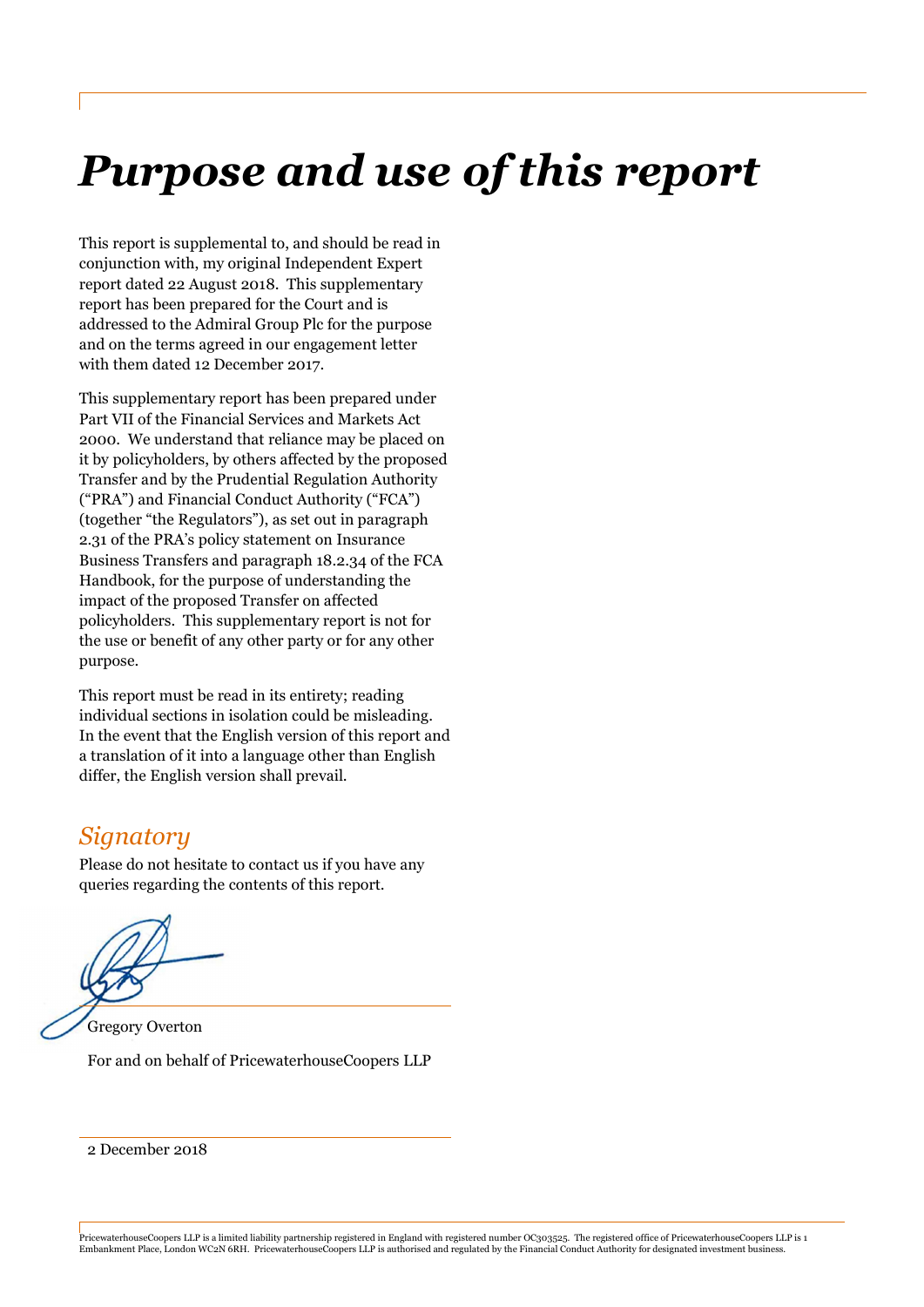# **Contents**

| 1. Introduction                                          | $\bf{2}$       |
|----------------------------------------------------------|----------------|
| 1.1. Purpose                                             | $\overline{2}$ |
| 1.2. Scope of report                                     | 2              |
| 1.3. Materials considered and limitations                | 3              |
| 1.4. Reliances                                           | 4              |
| 1.5. Compliance with Technical Actuarial Standards       | 4              |
| 1.6. Materiality                                         | 4              |
| 2. Conclusions                                           | 6              |
| 2.1. Overall conclusions                                 | 6              |
| 2.2. Independent Expert duty and declaration             | 7              |
| 3. Analysis                                              | 8              |
| 3.1. Overview of approach                                | 8              |
| 3.2. Assessment of the reserves of the Companies         | 8              |
| 3.3. Changes to the Companies' projected balance sheets  | 9              |
| 3.3.1. Reinsurance ratios                                | 10             |
| 3.4. Changes to the capital positions                    | 10             |
| 3.4.1. Standard Formula                                  | 11             |
| 3.4.2. One-year and to-ultimate on an economic basis     | 11             |
| 3.5. Other considerations                                | 12             |
| 3.5.1. Capital extraction from AICL                      | 12             |
| 3.5.2. Intra group equity agreement                      | 12             |
| 3.5.3. Obtaining reinsurer consent                       | 13             |
| 3.5.4. Correspondence with the Regulators                | 13             |
| 3.5.5. Communication strategy and objections received    | 13             |
| 3.5.6. Other operational considerations                  | 13             |
| <b>Appendix A. Data and other information considered</b> | <b>16</b>      |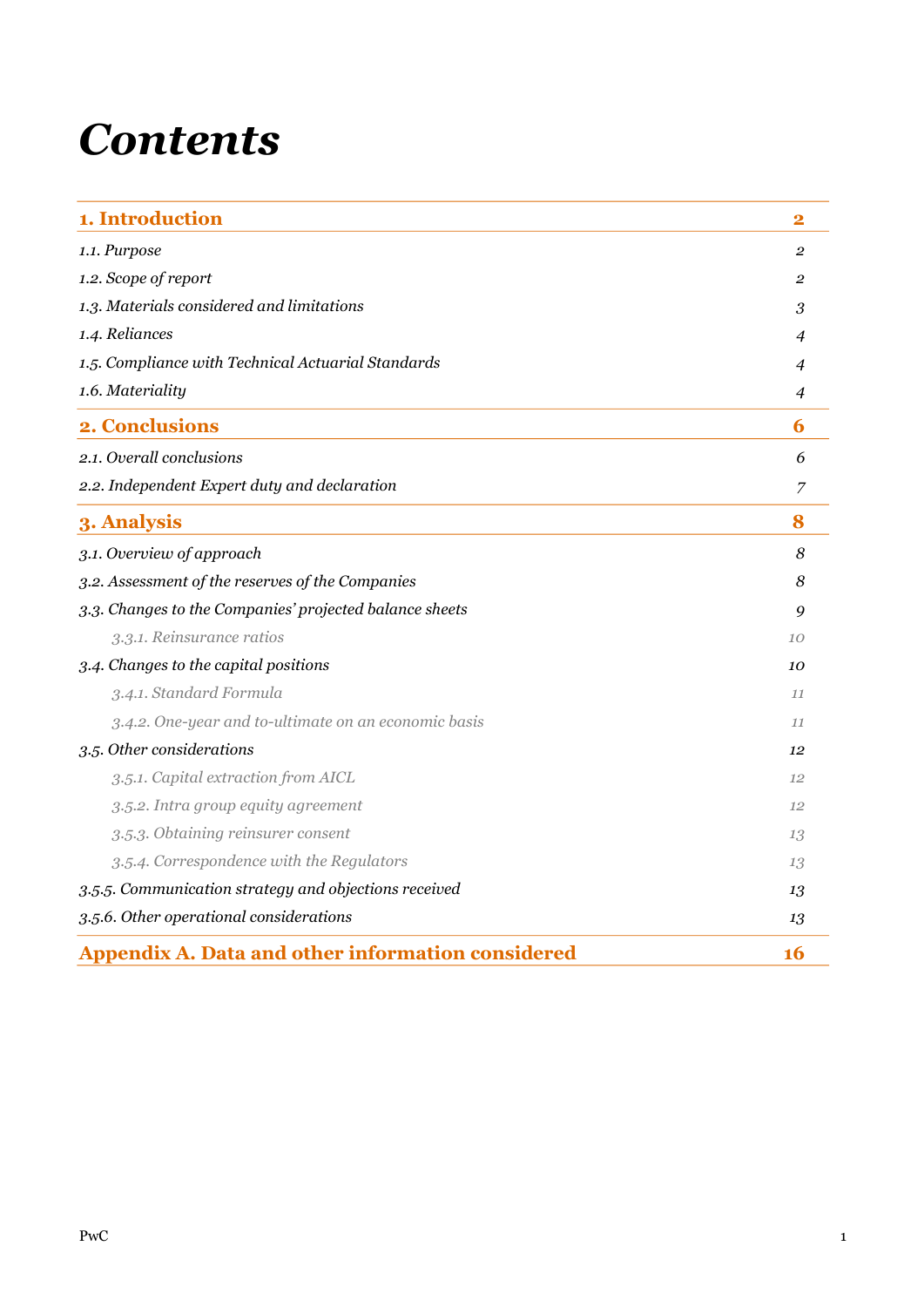# 1. Introduction

### 1.1. Purpose

The proposed transfer of all historical business and unexpired policies relating to Spanish and Italian risks written by Admiral Insurance Company Limited ("AICL") (the "Transferor"), along with certain assets, to Admiral Europe Compañía de Seguros, S.A. ("AECS") by an insurance business transfer (the "Transfer") as defined in Section 105 of the Financial Services and Markets act 2000 ("FSMA") is described in my original Independent Expert report dated 22 August 2018 (the "Original Report"). My opinion on the effect of the Transfer on policyholders based upon the information available at that time, including audited financial information as at 31 December 2017 is set out in my Original Report.

The purpose of this supplementary report (the "Supplementary Report") is to consider any new information that has come to light since the time of my Original Report and to determine whether the conclusions set out in my Original Report have changed or remained the same in light of that new information. This Supplementary Report must be read in conjunction with my Original Report. I have not included all the information relevant to my conclusions on the Transfer in this Supplementary Report and reading this in isolation could be misleading. The restrictions and limitations set out in my Original Report apply equally to this Supplementary Report.

I have used the same defined terms that are used in the Transfer document and in my Original Report. A list of terms used in this report is shown in Appendix B of the Original Report.

The terms of reference for our work are as set out in our engagement letter dated 12 December 2017. An excerpt is shown in Appendix A of the Original Report.

## 1.2. Scope of report

This Supplementary Report describes any significant changes of which I have become aware since the date of my Original Report. In preparing this Supplementary Report, I have sought additional information, where available, and made enquiries or held discussions with the relevant staff of Admiral.

The enquiries and updated information I have sought from Admiral are as follows:

- Updates on the proposed transfer scheme Whether there have been any changes to the business written in AICL and AIGL in 2018, to the business to be transferred from AICL to AECS, to the external and intra-group reinsurance arrangements, or to the proposed timeline for the draft communications plan or for the completion of the Transfer.
- Reserve requirements Details of any internal or external reviews performed on the UK, French, Italian, and Spanish liabilities of AICL and AIGL produced after the date of the Original Report. This includes a general update on claims experience since the provision of the Original Report, including updates regarding whether any further PPO orders have been issued in each territory and any change in the Ogden discount rate used by Admiral.
- Balance sheets as at 31 December 2018 Any changes to the projected balance sheets as at 31 December 2018 for AICL and AECS before and after the Transfer since the date of the Original Report.
- Capital assessments Any changes to the Standard Formula calculations, and the one-year and toultimate capital assessments on an economic basis as at 31 December 2018 for AICL and AECS before and after the Transfer since the date of the Original Report.
- Capital extraction Details of the proposed plan and timing for the extraction of capital from AICL following the transfer of this capital to AECS.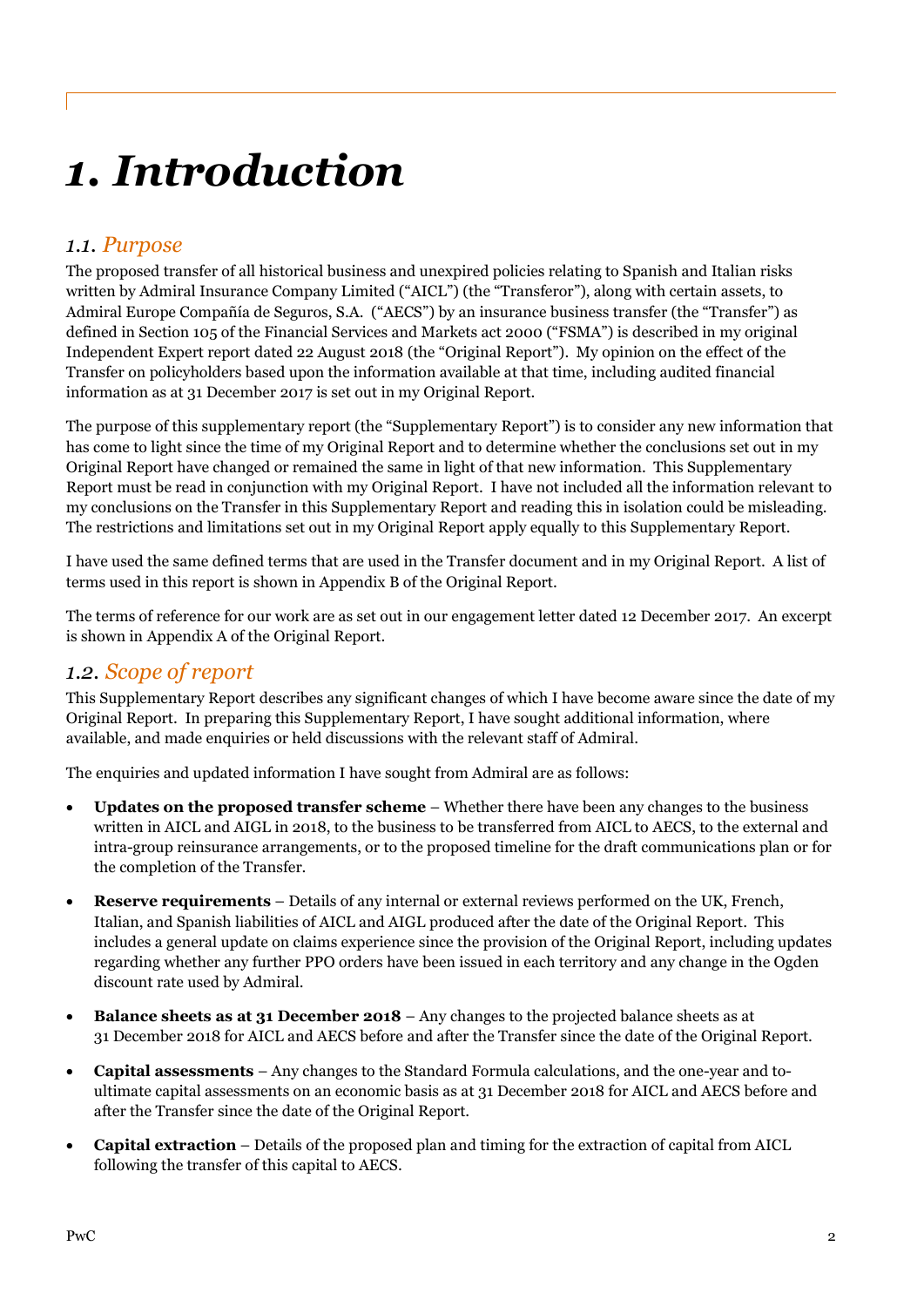- Intra group equity agreement Details of the wording of the draft agreement, and legal opinions confirming that the intra group equity agreement will be enforceable under both UK and Spanish law once finalised and approved by the Admiral board.
- Regulator correspondence Details of any relevant correspondence with the Regulators over the period following the provision of the Original Report.
- Policyholder security and experience Whether there have been any other changes to AICL and AECS which could have an impact on either the security of the policyholders or their policyholder experience. This includes updates regarding the readiness of AECS to commence operations as at 1 January 2019 from an operational perspective.
- Queries from policyholders Whether there have been any policyholder objections or other relevant correspondence to date.

The Management of Admiral has confirmed that there have been no material changes to the financial position of the Companies since 31 December 2017 and that no material issues have arisen between the date of these audited accounts and the date of this Supplementary Report.

My analysis in each of the areas above are set out in Section 3 of this Supplementary Report.

Where I use the terms "I" or "my" in this report in describing the work that I have performed, this should be interpreted to mean me or the team working under my direct supervision. Where "I" or "my" is used in the context of an opinion, the opinion is mine.

I have not considered any alternative arrangement to the proposed Transfer because I have been able to conclude that the proposed arrangement is appropriate, and because no alternative arrangement has been proposed.

I understand that the process with the Gibraltarian regulator is on track to reach a decision on the parallel AIGL transfer in time for the 1 January 2019 Effective Date but may not have concluded ahead of the Court hearing to approve the AICL Transfer. As at the date of this report, Admiral has confirmed that the approval process for the AIGL transfer is progressing well and is expected to complete as required for the success of the AICL Transfer. I understand that, for operational reasons, the Italian business must transfer from AICL and AIGL or not at all. Admiral has provided me with a copy of the final draft court order which confirms that, if sanctioned, the Transfer will take effect conditional upon the AIGL scheme also being approved. As such, this report has been prepared on the basis that the UK and Gibraltar transfers will either both succeed or both fail.

## 1.3. Materials considered and limitations

My work has been based on the data and other information made available to me by the Companies. A list of data and other information that I have considered is shown in Appendix A. I have also held discussions with relevant management and staff of the Companies.

The conclusions in my Supplementary Report and my Original Report take no account of any information that I have not received, nor of any inaccuracies in the information provided to me.

I have received all of the information that I have requested for the purposes of the production of my report. In this respect:

- I understand that the witness statements to be submitted to the Court by individuals on behalf of the Companies will state that all information provided to me by the Companies has been correct and complete in all material aspects, and that there have been no material adverse changes to the financial position of the Companies since that information has been provided to me.
- $PwC$  3 I note that I have also conducted checks on the data provided to me for internal consistency and reasonableness (including a review of the processes used in the actuarial reserve assessments and the capital assessments for the Companies). PwC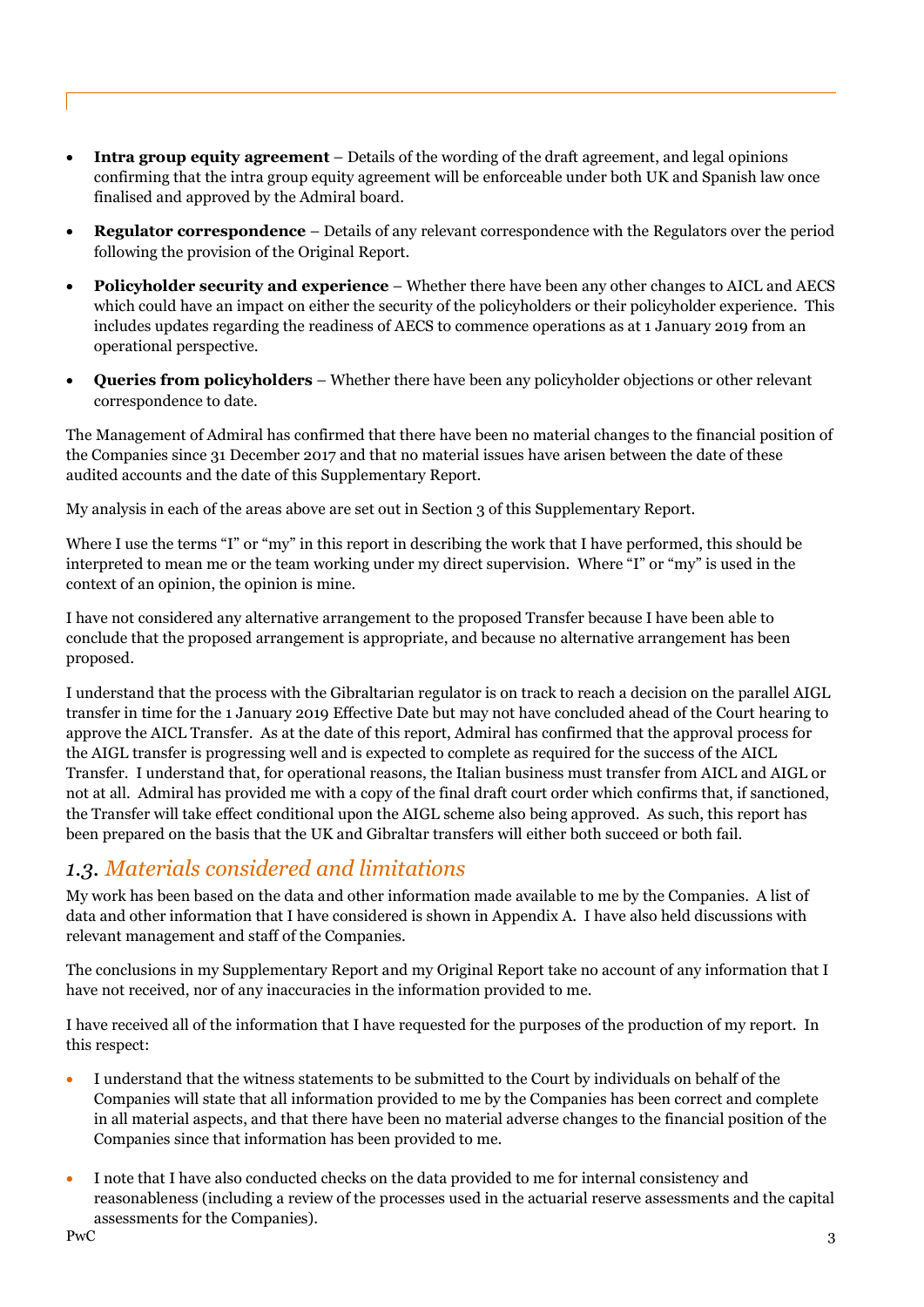My checks of the data for internal consistency and my review of the processes used in the actuarial reserve assessments and the capital assessments have not revealed any cause for me to doubt that it is appropriate for me to rely on the integrity of the information provided for the purpose of this report.

On the above basis, I do not expect there to be any items of information not provided to me or any inaccuracies in the information that has been provided to me that will have been sufficient to invalidate the conclusions in my report.

#### 1.4. Reliances

I have obtained reports documenting the findings of independent reviews performed by external consultancies on the reserves of UK, Spanish, Italian and French risks within AICL and AIGL. Where I have used these reports, I have performed sufficient work of my own to confirm that it is appropriate for me to use the information for the purposes of forming my opinion on the Transfer.

I note the following for the reports received:

Lane Clark & Peacock LLP ("LCP") reserve reports ("The LCP Reports")

 The LCP Reports were prepared on an agreed basis to meet the specific purposes of Admiral Group Plc and were not prepared by LCP on the basis that they would be used by PwC or any other person for the purposes of this Supplementary Report, or for any other purpose and, accordingly, LCP accepts no liability to any party other than its client, Admiral Group Plc, in relation to the LCP Reports.

We have also received reserve reports from KPMG Asesores S.L ("KPMG Spain"), Crenca and Associati ("C&A") and SIA in relation to the Spanish, Italian and French motor business respectively, and Admiral has produced its own internal reserve assessments for the UK and Overseas business, and comparisons to the external reserve assessments

I have relied upon legal advice provided by Admiral's legal advisors to assist in forming my opinion in respect of the enforceability of the intra group equity agreement, which remains in draft format and subject to board approval at the time of the preparation of this Supplementary Report. I am informed that this agreement will be finalised and signed prior to the sanction hearing and that this will be confirmed in the witness statements submitted to Court at that time.

In relying upon this legal advice, I have considered whether to seek additional advice from lawyers otherwise unconnected with this transaction. In the light of my knowledge of the Transfer, my wider experience of Part VII transfers and of the non-life insurance market, and the assistance of my specialist colleagues, the advice I have reviewed has made sense to me and has not raised any questions or concerns. In light of this, and the professionalism and integrity of Admiral's legal advisers, I have not felt a second independent legal opinion is warranted.

# 1.5. Compliance with Technical Actuarial Standards

The Financial Reporting Council ("FRC") oversees the use of Technical Actuarial Standards ("TAS") by actuaries. The FRC requires actuaries to comply with the TASs for technical actuarial work. We also believe that it is normally appropriate to apply the requirements of the TASs to other work conducted by actuaries. The work covered in this report therefore complies with the TASs.

My comments on materiality below indicate the judgements that I have made in reporting my work in accordance with the communications provisions of the TASs. I explained in section 3.1.1 of my Original Report my approach to materiality in assessing the impact of the Transfer.

### 1.6. Materiality

The FRC considers that matters are material if they could, individually or collectively, influence the decisions to be taken by the user of the related actuarial information. It accepts that assessing materiality is a matter of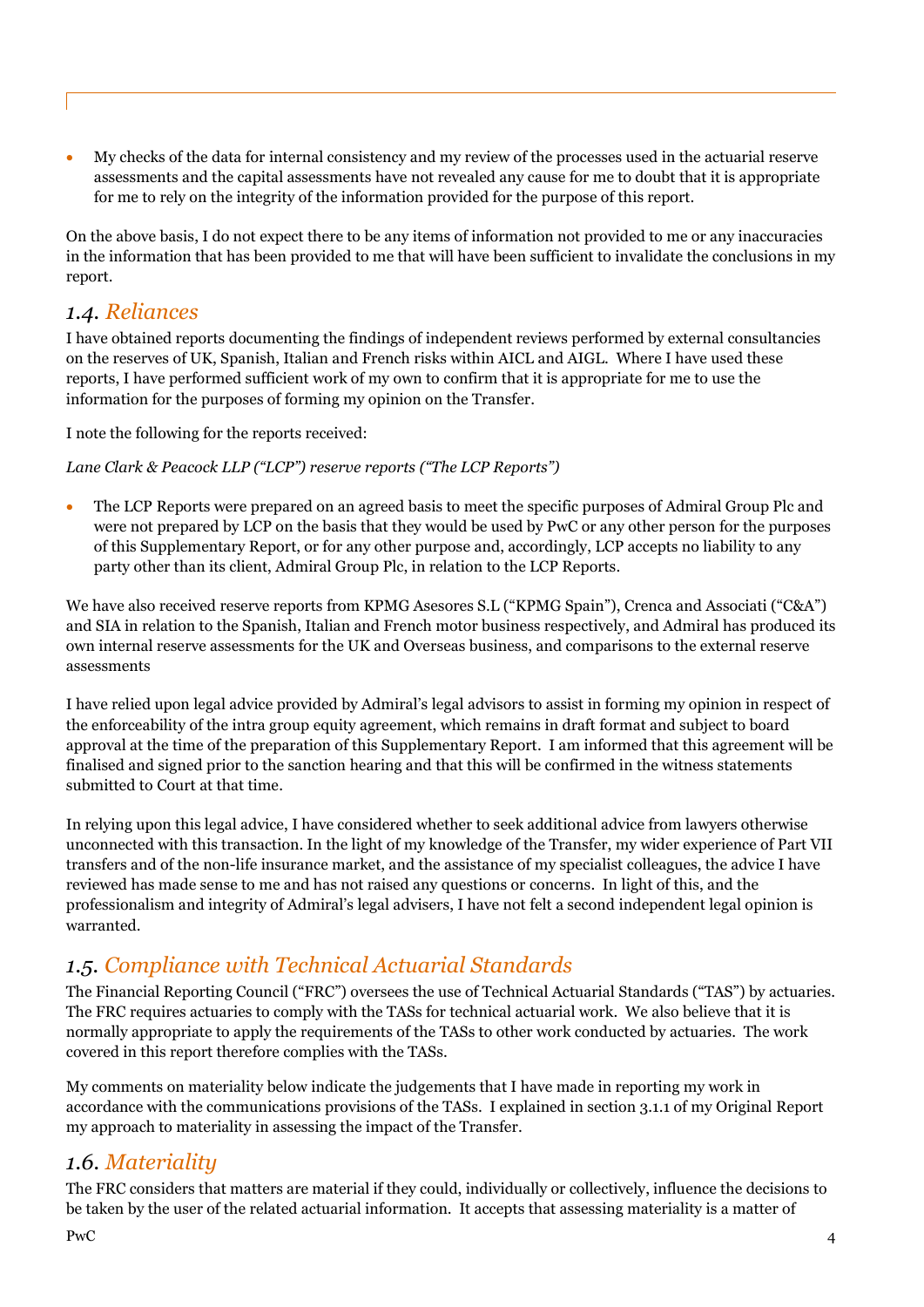reasonable judgement which requires consideration of the user and the context in which the work is performed and reported.

I have applied this concept of materiality in planning, performing and reporting the work described in this report. In particular, I have applied this concept of materiality when using my professional judgment to determine the risks of material misstatement or omission and to determine the nature and extent of my procedures.

In complying with the communications provisions of the TASs, I have made judgements with regard to the level of information that it is appropriate to include in this report. In view of the objectives and nature of this report, and in order to communicate my findings in an effective manner, I have not considered it material or proportionate to include all the details that would normally be included in a formal actuarial report, such as details of the methodologies and assumptions underlying the reserve and capital assessments. You will need to consider the impact of this limitation on your own interpretation of the Transfer that is the subject of this report.

I have noted some matters in this Supplementary Report that, although not material, may be to the benefit of the reader.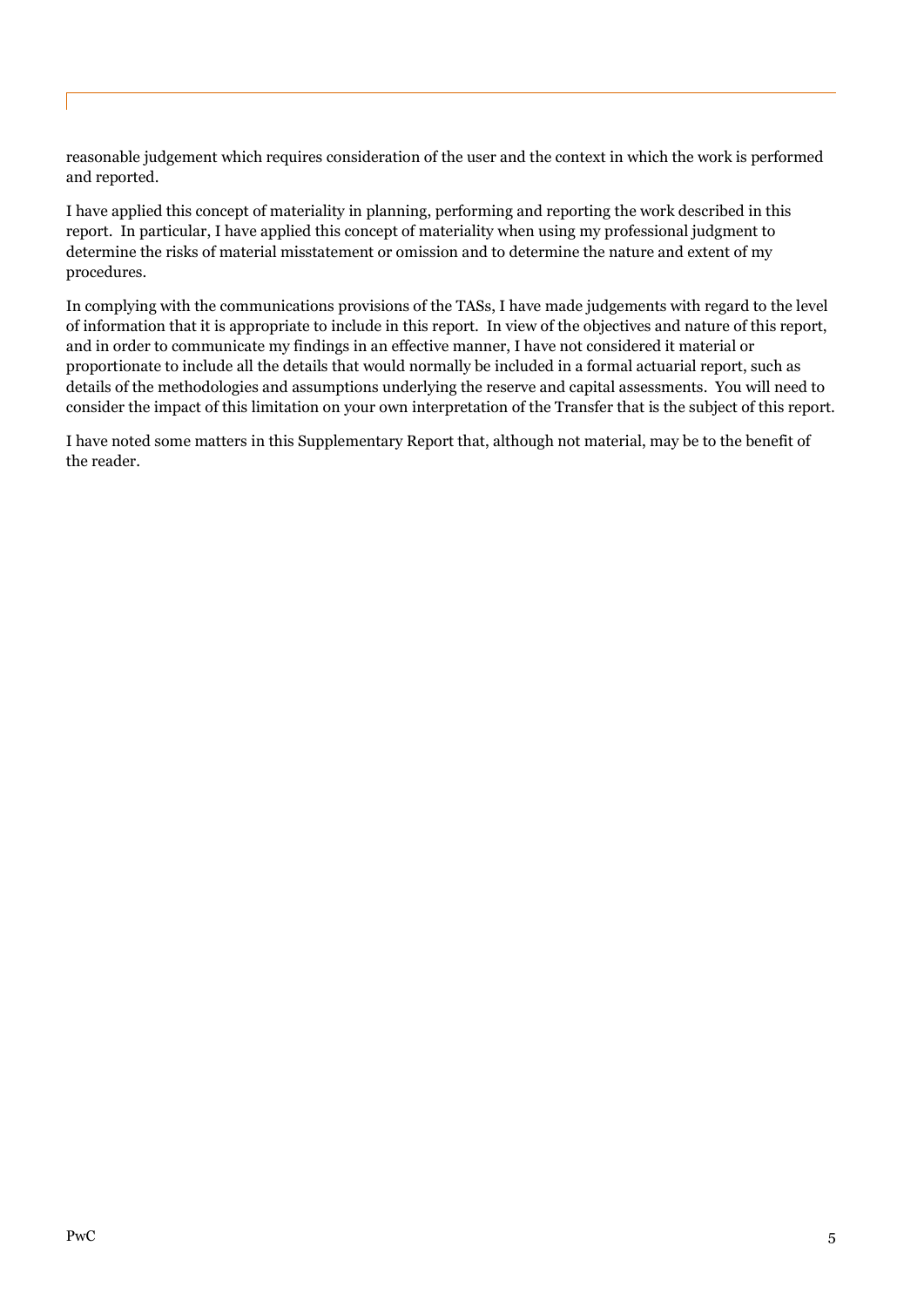# 2. Conclusions

## 2.1. Overall conclusions

In my Original Report, I considered the proposed Transfer and the likely effect on both the UK and Transferring policyholders of AICL. I concluded that policyholders (and third parties who rely on their policies) will not be materially adversely affected by the proposed Transfer. Based on the additional information received as part of this Supplementary Report, nothing has arisen that would lead me to believe that this conclusion is no longer valid.

For the transferring policyholders the updated capital positions suggest a marginally stronger position as a result of the transfer than presented in my Original Report. I have therefore restated and, where appropriate, updated my conclusions below.

I consider Admiral is adopting a prudent approach to the Transfer to ensure that:

- adequate levels of policyholder protection are maintained for both AICL and AECS over the period of transition caused by the Transfer, and
- European policies can continue to be serviced no matter what form Brexit takes.

The position for each policyholder group is as follows:

- The UK policyholders of AICL are not adversely affected by the proposed Transfer because:
	- o the company will reduce in size only marginally;
	- $\circ$  there is an increase in the level of surplus capital for both short and long tail claimants immediately as a result of the Transfer; and
	- $\circ$  in the medium-term the security provided is likely to be consistent with pre-Transfer levels.
- The Transferring policyholders of AICL are not materially adversely affected by the proposed Transfer because, whilst they are moving to a smaller entity with more volatile claims reserves, additional capital support is being provided to ensure a **slightly higher** Capital Cover Ratio for short-tailed policyholders and an equivalent Capital Cover Ratio for longer-tailed policyholders.

I have concluded, based on the analysis conducted and described in this report and in my Original Report, that policyholders (and third parties who rely on their policies) will not be materially adversely affected by the proposed Transfer.

In forming the view expressed above I note the influence of the measures being implemented by Admiral to ensure policyholder security following the Transfer as follows:

- The capital levels within AICL increase immediately as a result of the Transfer because the capital that was supporting the Transferring business is not being transferred out with the Transferring business. Management intends to reconsider the capital position after the Transfer and release the surplus arising above existing target capital levels if it is appropriate to do so.
- On a regulatory basis the Capital Cover Ratio for Transferring policyholders **increases** despite the fact that this basis does not reflect the  $\pounds$ 50 million intra group equity commitment, which is being put in place to support the new Spanish entity, as it has not been agreed with the regulator.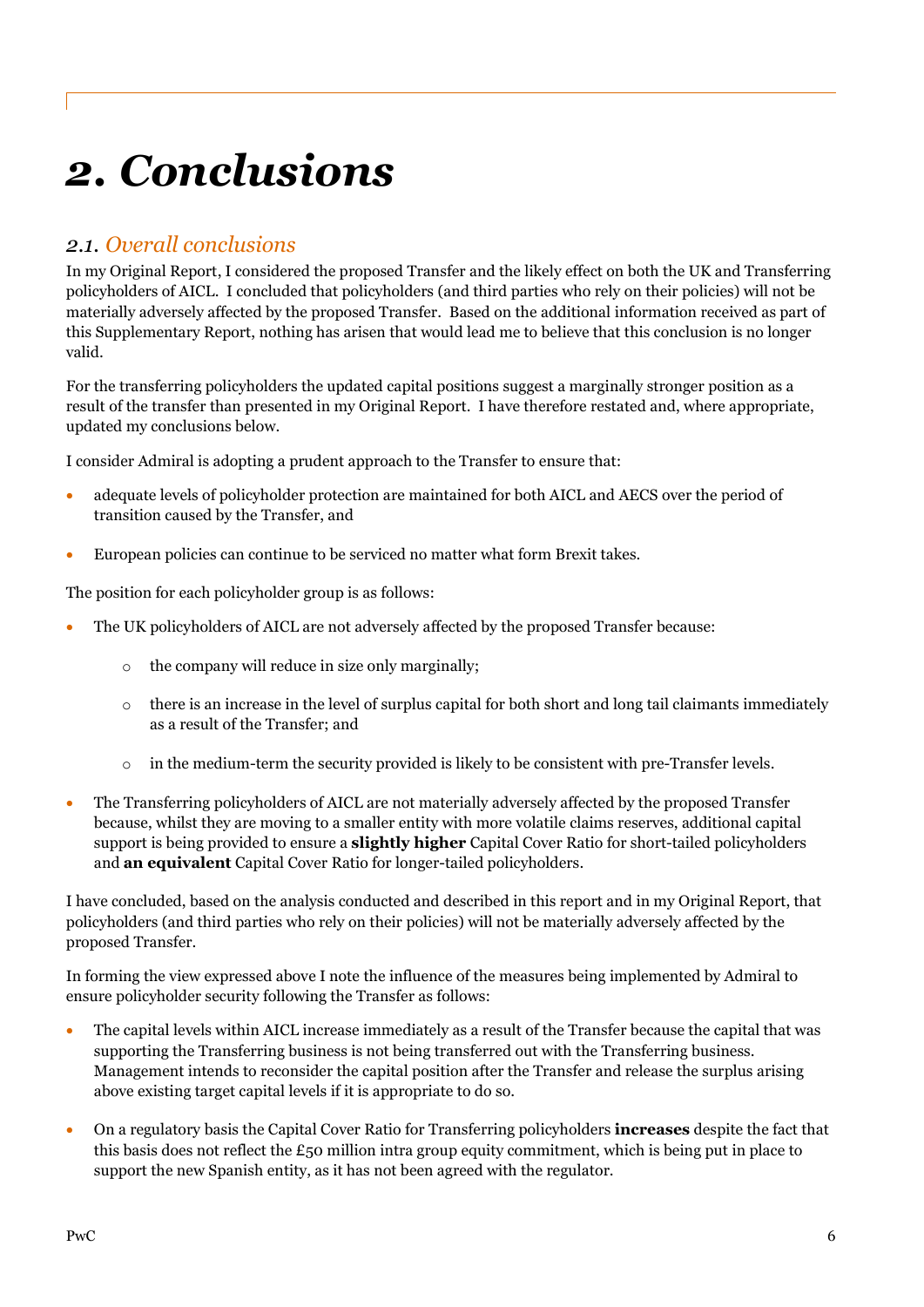- With the intra group equity commitment in place, on a short-term economic basis, the Capital Cover Ratio increases as a result of the Transfer. On a long-term basis the Capital Cover Ratio remains the same and there continues to be a reasonable margin above 100% to ensure cover is adequate in the event of fluctuations in experience or underlying assumptions.
- The reinsurance applying to the European business does not currently provide full protection at the level at which capital must be held. This makes the business more volatile and makes the economic capital requirement for AECS greater than for AICL after the Transfer despite AECS being the smaller company. I understand that some of these reinsurance contracts have maturity dates through 2019 and 2020 and that management will be seeking to ensure more comprehensive protection under the renegotiated contracts, with a view to reducing the volatility and hence the economic capital requirements for this entity.

Based upon my review of the regulatory capital requirements, I can confirm that both entities will have enough capital to meet their regulatory capital requirements after the Transfer, and a surplus above that level that is at least equivalent to existing target capital levels

In the broader context of the security of policyholders the following points also support my conclusion:

- AICL and the new AECS entity are part of a larger insurance group that may be able to provide additional capital support if required, although no formal arrangements (beyond the intra group equity commitment described above) are in place.
- AICL is a member of the Financial Services Compensation Scheme and, in the unlikely event of failure of this company, policyholders may seek compensation from this Scheme. The FSCS will cover up to 90% of claims or 100% for motor third party claims.
- Whilst Transferring policyholders will lose protection from the Financial Services Compensation Scheme and they will no longer have access to the Financial Ombudsman Service in the event of complaint where it may have applied, they will have access to compensation and ombudsman services provided by the Spanish authorities after the Transfer.
- If the Transfer were not to proceed then policyholders in Italy and Spain may find their policies cannot be serviced and their claims cannot be paid legally by the company in the event that the UK leaves the EU without a suitable trade agreement in place.

## 2.2. Independent Expert duty and declaration

My duty to the Court overrides any obligation to those from whom I have received instructions or by whom I am paid. I confirm that I understand my duty to the Court and I have complied with that duty.

I confirm that I have made clear which facts and matters referred to in this report are within my own knowledge and which are not. Those that are within my own knowledge I confirm to be true. The opinions I have expressed represent my true and complete professional opinions on the matters to which they refer.

I confirm that I am aware of the requirements of Part 35 of the Civil Procedure Rules, Practice Direction 35 and the Protocol for Instruction of Experts to give Evidence in Civil Claims.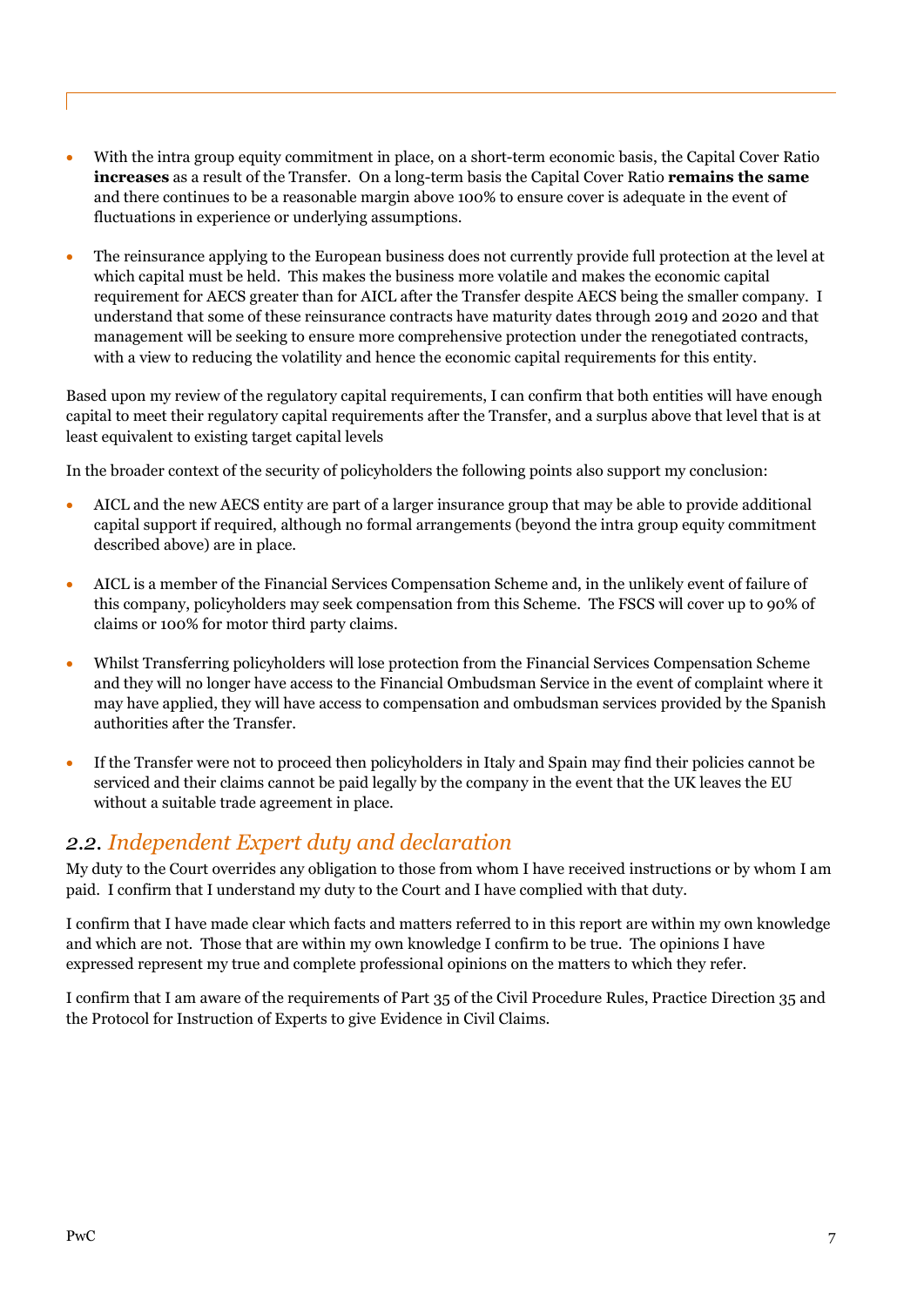# 3. Analysis

# 3.1. Overview of approach

My approach in updating my assessment of the likely effects of the Transfer on policyholders set out in my Original Report has been to revisit each area in turn where there may have been changes. This has included the areas flagged in my Original Report as needing consideration in this Supplementary Report. My approach has focused on assessing:

- Changes, if any, in the reserve requirements of the Companies following updated actuarial analyses or internal reviews.
- The effect of changes, if any, on the projected balance sheets as at 31 December 2018 for AICL and AECS before and after the Transfer since the date of the Original Report.
- Significant changes, if any, in the Standard Formula calculations, and the one-year and to-ultimate capital assessments on an economic basis as at 31 December 2018 for AICL and AECS before and after the Transfer since the date of the Original Report.
- Significant changes or updates, if any, to other aspects of the Transfer including the business to be transferred, AICL capital extraction plan, intra group equity agreement, obtaining consent from reinsurers, regulator correspondence, the success of the communications strategy/any objections received to date, and other operational considerations.

In performing my work, I have requested that various information be provided to me including reserve assessment reports and Solvency II and other capital analyses. I have received all of the information that I have requested.

I have reviewed the material that I have received and raised questions with the management of the Companies to confirm my understanding. I have received satisfactory and consistent answers to the questions that I have raised.

A detailed breakdown of the material that I have received and reviewed is contained in Appendix A.

I have concluded that it is reasonable for me to use the information and explanations that I have received in forming my opinion on the Transfer.

## 3.2. Assessment of the reserves of the Companies

In my Original Report, I commented on reserve assessments performed by internal and external actuaries. Since then, updated reserve assessments have been conducted by the following external parties.

- External actuarial consultants, LCP, performed a review of the UK motor reserves based on data as at 30 June 2018.
- External actuarial consultants C&A, SIA and KPMG Spain performed reviews of the Italian, French and Spanish motor reserves respectively based on data as at 30 June 2018.

Please see Section 1.4 above regarding the basis upon which I have used the work performed by external parties.

Further, Admiral has produced its own internal reserve assessments for the UK and Overseas business, and comparisons to the external reserve assessments, as at 30 June 2018.

Overall the reserve reviews have highlighted some favourable experience over the period in the European business, which has resulted in a small reduction in the estimate of gross ultimate claims of between 1% and 2%. Compounded with some offsetting differences in the actual payments made during the year, compared to expectations, this results in a reduction of £8m in the gross technical provisions being transferred from AICL to AECS and an increase of  $\epsilon$ <sub>5</sub>m in the gross technical provisions being transferred from AIGL to AICL.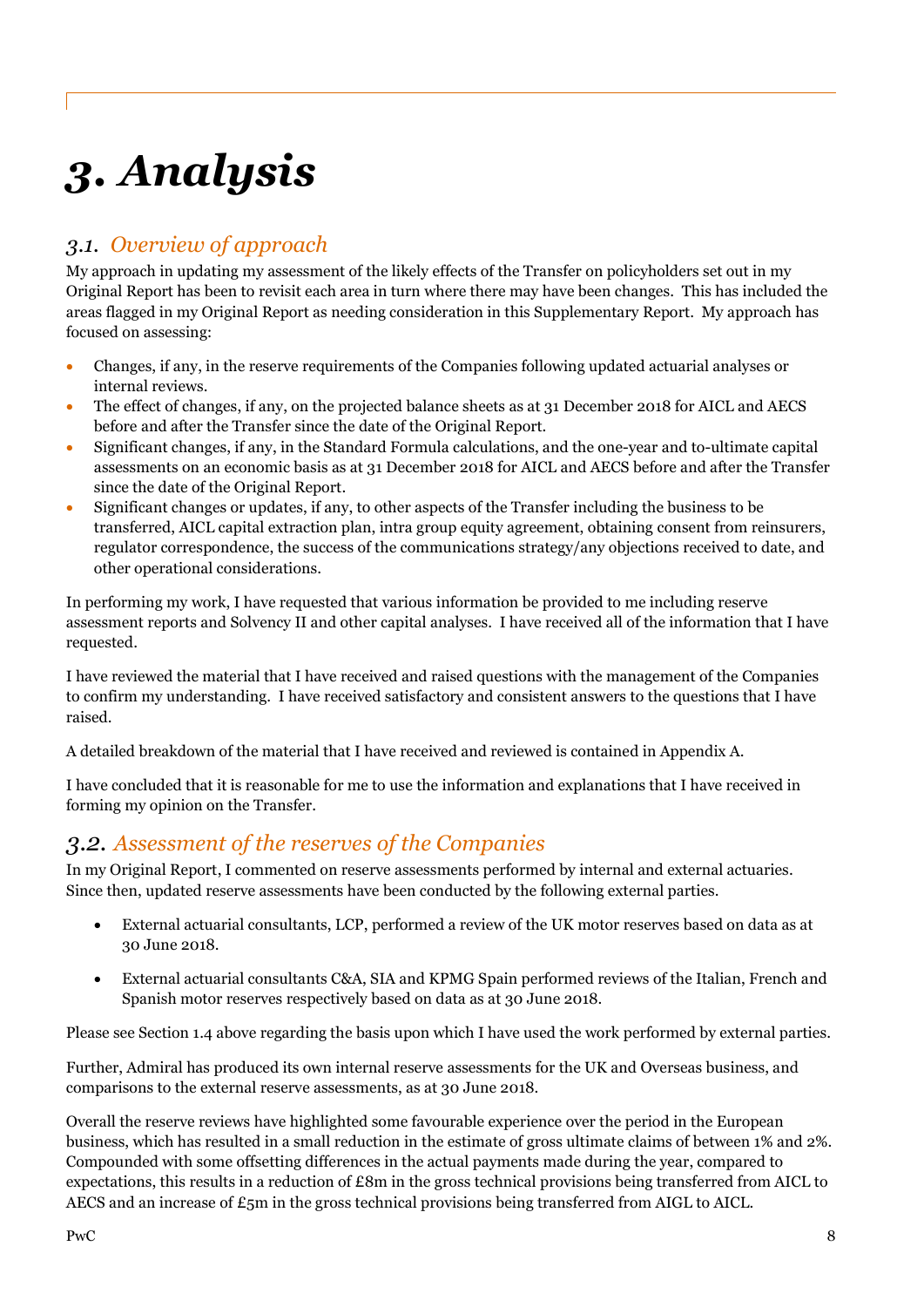The relative changes are small in the context of the size of the reserves held and the uncertain nature of projected claims reserves and they do not alter my view of the reserve estimates.

Admiral has confirmed that there are two new Periodical Payment Orders ("PPOs") relating to UK motor policies, however these will remain in AICL after the Transfer. There have been no new similar structured settlements in relation to the transferring business since the Original Report.

Admiral is continuing to calculate reserves using the -0.75% p.a. Ogden discount rate. Whilst the Civil Liability Bill, which may change this rate, has made good progress through the various stages of parliamentary review without substantial amendment, the Bill has not yet passed into law and we have no better information upon which to base a discount rate assumption. I therefore maintain my conclusion that this assumption is reasonable.

Admiral has confirmed that there have been no other significant movements in relation to the ultimate claim liabilities of the Companies.

I have considered the movements in ultimate claims and projected technical provisions from 31 December 2017 to 30 June 2018 and raised any queries arising with management. From our review of the external and internal reserve reviews and these discussions, I am satisfied that the changes are reasonable.

I remain of the opinion that the technical provisions for both the remaining and the transferring portfolios are reasonable for the purpose of describing the effect of the Transfer and for the purposes of showing simplified balance sheets. The updated reserve reviews do not give me reason to alter the conclusions made in my Original Report.

## 3.3. Changes to the Companies' projected balance sheets

In my Original Report, I showed projected balance sheets before and after to indicate the effects of the proposed Transfer. Admiral has updated these projected balance sheets to show the effects based on the updated technical provisions and business plan data of AICL, AIGL and AECS as at 30 June 2018, which is the latest information at the time of writing this Supplementary Report.

As a result of the AICL Transfer, gross technical provisions in AECS will increase by £171m, which is the total of gross technical provisions for the Transferring risks within AICL. Since the external reinsurance contracts protecting the Transferring Policies will also form part of the Transfer, reinsurers' share of technical provisions will increase by £109m, which is the total of reinsurers' share of technical provisions for the Transferring business.

At the same time the Gibraltar transfer will move £184m of gross technical provisions and £116m reinsurers' share of technical provisions into AECS.

As noted in my original report, the Transfer will move other assets and liabilities of AICL to AECS. The value of assets transferring to AECS is equal to the value of transferring liabilities. Shareholders' funds of  $E75m$  will have been injected from Admiral into AECS in advance of the Transfer in order to support the transferring business and new underwriting from 1 January 2019.

When comparing the projected balance sheet to that in the Original Report, I have identified a reduction of £13.5m (3%) in the projected gross technical provisions of which £7.5m relates to the business transferring from AICL. There is a corresponding decrease of £7.6m (5%) in the projected reinsurers' share of technical provisions, of which £5.8m relates to the business transferring from AICL.

The reduction in the projected technical provisions is as described in Section 3.2. I have considered these movements in the projected balance sheets and raised any queries arising with management. On the basis of this review and discussion, I am satisfied that the changes are reasonable.

Consistent with my Original Report, for ease of explanation, I have shown the balance sheets in a summarised format. The numbers in the tables below have been rounded to the nearest multiple of  $£1m$ .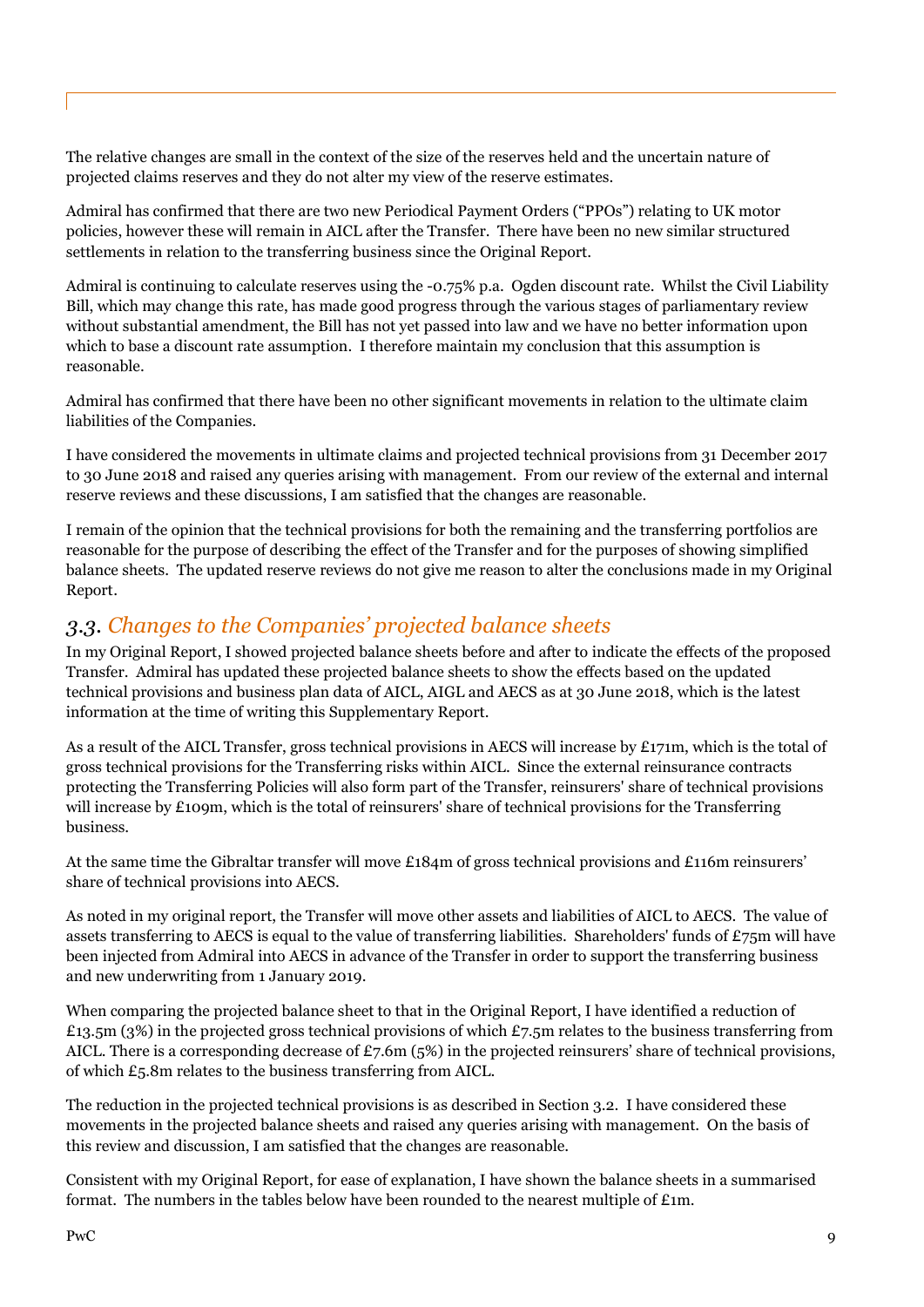|                                              | <b>Pre-Transfer</b> |             | <b>Transferring</b>                         |                                             | <b>Post Transfer</b> |             |
|----------------------------------------------|---------------------|-------------|---------------------------------------------|---------------------------------------------|----------------------|-------------|
| $\mathbf{f}$ m's                             | <b>AICL</b>         | <b>AECS</b> | <b>AICL</b><br><b>Transferring</b><br>risks | <b>AIGL</b><br><b>Transferring</b><br>risks | <b>AECS</b>          | <b>AICL</b> |
| <b>Assets</b>                                |                     |             |                                             |                                             |                      |             |
| Investments                                  | 427.2               | 75.0        | 54.1                                        | 54.3                                        | 183.3                | 373.1       |
| Reinsurers' share of technical<br>provisions | 134.3               | 0.0         | 109.2                                       | 115.6                                       | 224.8                | 25.1        |
| Debtors                                      | 48.4                | 0.0         | 11.0                                        | 22.3                                        | 33.4                 | 37.4        |
| Investments in subsidiaries                  | 75.0                | 0.0         | 0.0                                         | 0.0                                         | 0.0                  | 75.0        |
| Other                                        | 6.0                 | 0.0         | 3.0                                         | 1.9                                         | 5.0                  | 2.9         |
| <b>Total</b>                                 | 691.0               | 75.0        | 177.4                                       | 194.2                                       | 446.5                | 513.5       |
| <b>Liabilities</b>                           |                     |             |                                             |                                             |                      |             |
| Shareholders' funds                          | 100.8               | 75.0        | 0.0                                         | 0.0                                         | 75.0                 | 100.8       |
| Technical provisions                         | 493.7               | 0.0         | 171.2                                       | 184.4                                       | 355.6                | 322.5       |
| Other                                        | 96.5                | 0.0         | 6.2                                         | 9.8                                         | 15.9                 | 90.3        |
| <b>Total</b>                                 | 691.0               | 75.0        | 177.4                                       | 194.2                                       | 446.9                | 513.5       |

#### Table 1 - Effect on IFRS balance sheets projected to the Effective Date 31 December 2018

| <b>Solvency measures:</b>            |  |     |     |
|--------------------------------------|--|-----|-----|
| Ratio of shareholder funds to:       |  |     |     |
| 28%<br>- Net Insurance liabilities   |  | 57% | 34% |
| 20%<br>- Gross Insurance liabilities |  | 21% | 31% |

These changes to the balance sheet are such that I have no reason to alter the conclusions made in my Original Report.

#### 3.3.1. Reinsurance ratios

I did not highlight in my Original Report that the movements in technical provisions and reinsurance shown in table 1 have an effect on the proportion of the business that is protected by reinsurance. Before the transfer 27% of the gross liabilities are recoverable against reinsurance. After the transfer the remaining business in AICL recovers 8% and the transferring business recovers 63%.

A large part of the reinsurance asset of £224.8m for AECS after the transfer is split between two reinsurance companies. These companies are, however, two of the largest European reinsurers in the market and are both AA rated.

Whilst these changes in the level of reinsurance are substantial, the impact on the risks of each entity, including the potential concentration risk, are reflected in the economic capital assessments discussed in section 3.4 and in my Original Report and have been considered in my conclusions.

## 3.4. Changes to the capital positions

The conclusions in my Original Report are based on the one-year Standard Formula SCR and the one-year and to-ultimate economic capital assessments projected forward to 31 December 2018. Admiral has updated the calculations using data as at 30 June 2018, however the parameters used within the model have not been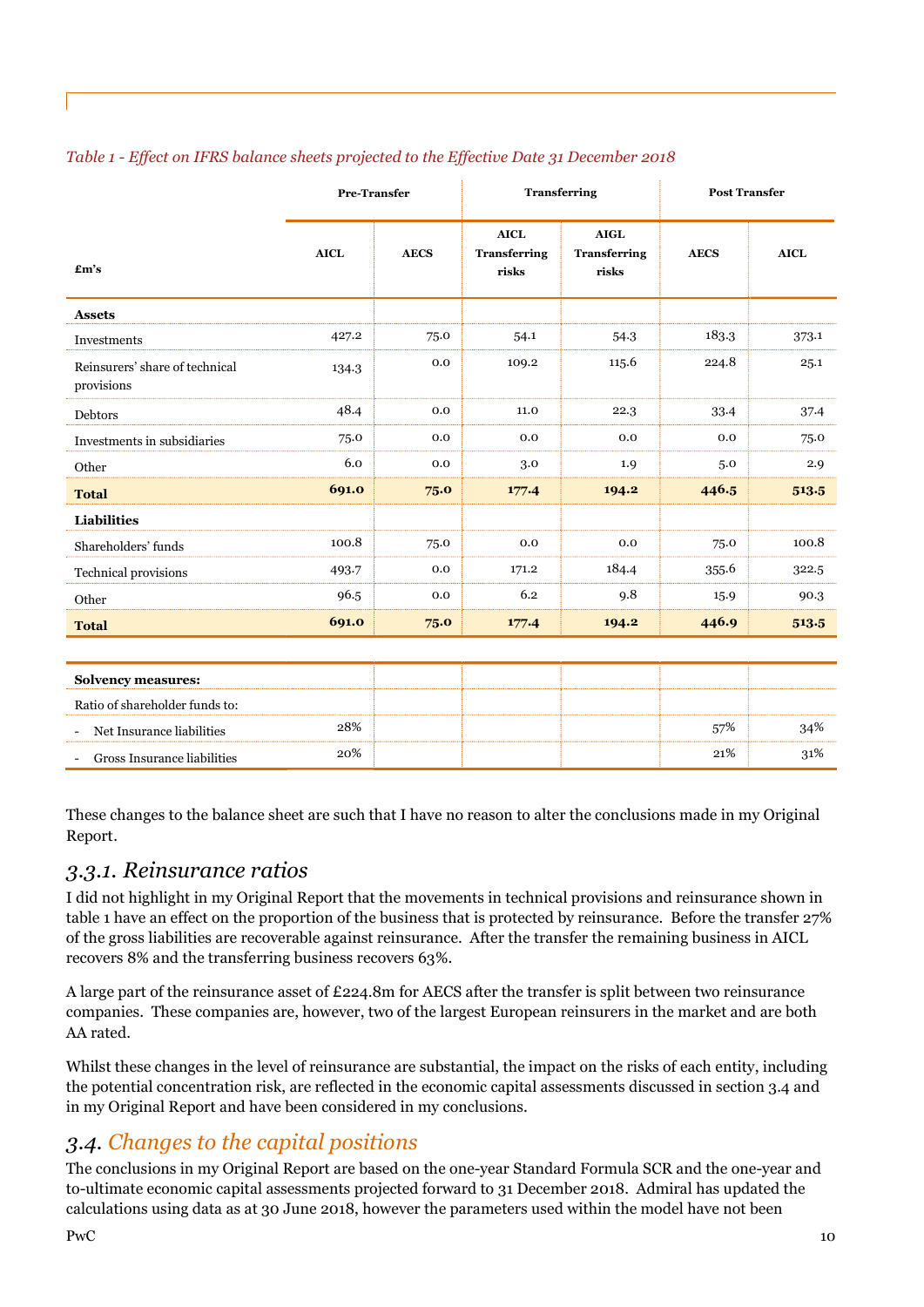updated since my Original Report. Given the small change in the projected balance sheets since my Original Report, I consider this approach to be reasonable.

As noted in my Original Report, a company with sufficient capital will have a Capital Cover Ratio greater than 100%. I refer to capital levels with a ratio greater than 120% as 'good' or 'well capitalised', greater than 150% as 'strong', and greater than 200% as 'very strong'.

## 3.4.1. Standard Formula

The Capital Cover Ratio for AICL on the regulatory basis before the Transfer is publicly available as at 31 December 2017 but the equivalent ratios for AICL and AECS post-Transfer are not. Admiral has consented for me to show the results in the following table. I show the Available Capital, the Required Capital as calculated using the Standard Formula SCR and the resulting Capital Cover Ratio for AICL before and for both AICL and AECS after the Transfer projected to be as at 31 December 2018.

Table 2 – Standard Formula results  $(Em)$  projected to 31 December 2018

|                                            | <b>Capital Cover Ratios (Original Report)</b> |                                         |                                      | <b>Revised capital cover ratios</b> |                               |                                      |  |
|--------------------------------------------|-----------------------------------------------|-----------------------------------------|--------------------------------------|-------------------------------------|-------------------------------|--------------------------------------|--|
| <b>Regulatory Basis</b>                    | <b>AICL</b><br>pre-<br><b>Transfer</b>        | <b>AICL</b><br>post-<br><b>Transfer</b> | <b>AECS</b> post-<br><b>Transfer</b> | AICL pre-<br><b>Transfer</b>        | AICL post-<br><b>Transfer</b> | <b>AECS</b> post-<br><b>Transfer</b> |  |
| Available Capital                          | 120                                           | 124                                     | 65                                   | 122                                 | 122                           | 69                                   |  |
| Required Capital under Standard<br>Formula | 91                                            | 74                                      | 52                                   | 90                                  | 73                            | 49                                   |  |
| Capital Cover Ratio                        | 133%                                          | 167%                                    | 124%                                 | 135%                                | 167%                          | 140%                                 |  |

Available capital has been broadly maintained across the Companies with a slight increase in the AECS posttransfer position. This increase is primarily owing to a reduction in the net technical provisions for the Spanish business.

Required capital under the Standard Formula is similar across the Companies with a slight reduction for AECS post-Transfer. We understand that this is owing to a change in the mix of assets held by AECS.

These movements have resulted in an increase in the Capital Cover ratio for AECS after the transfer from 124% in our Original report to 140% in this Supplementary Report.

## 3.4.2. One-year and to-ultimate on an economic basis

Admiral has updated the capital assessments on an economic basis using data as at 30 June 2018. I have performed a walkthrough of the updated calculations with Admiral and its approach appears reasonable. The movements in the required capital for AICL (before and after the transfer) and AECS (after the transfer) on an economic basis are relatively small although they suggest a marginally stronger security position for transferring policyholders as a result of the transfer than presented in my Original Report.

My conclusions for policyholders remaining in AICL, as detailed in full in Section 2.1, are unchanged since my Original Report. My conclusions for the transferring policyholders are marginally more positive as a result of the transfer as follows: -

 The Transferring policyholders of AICL are not materially adversely affected by the proposed Transfer because, whilst they are moving to a smaller entity with more volatile claims reserves, additional capital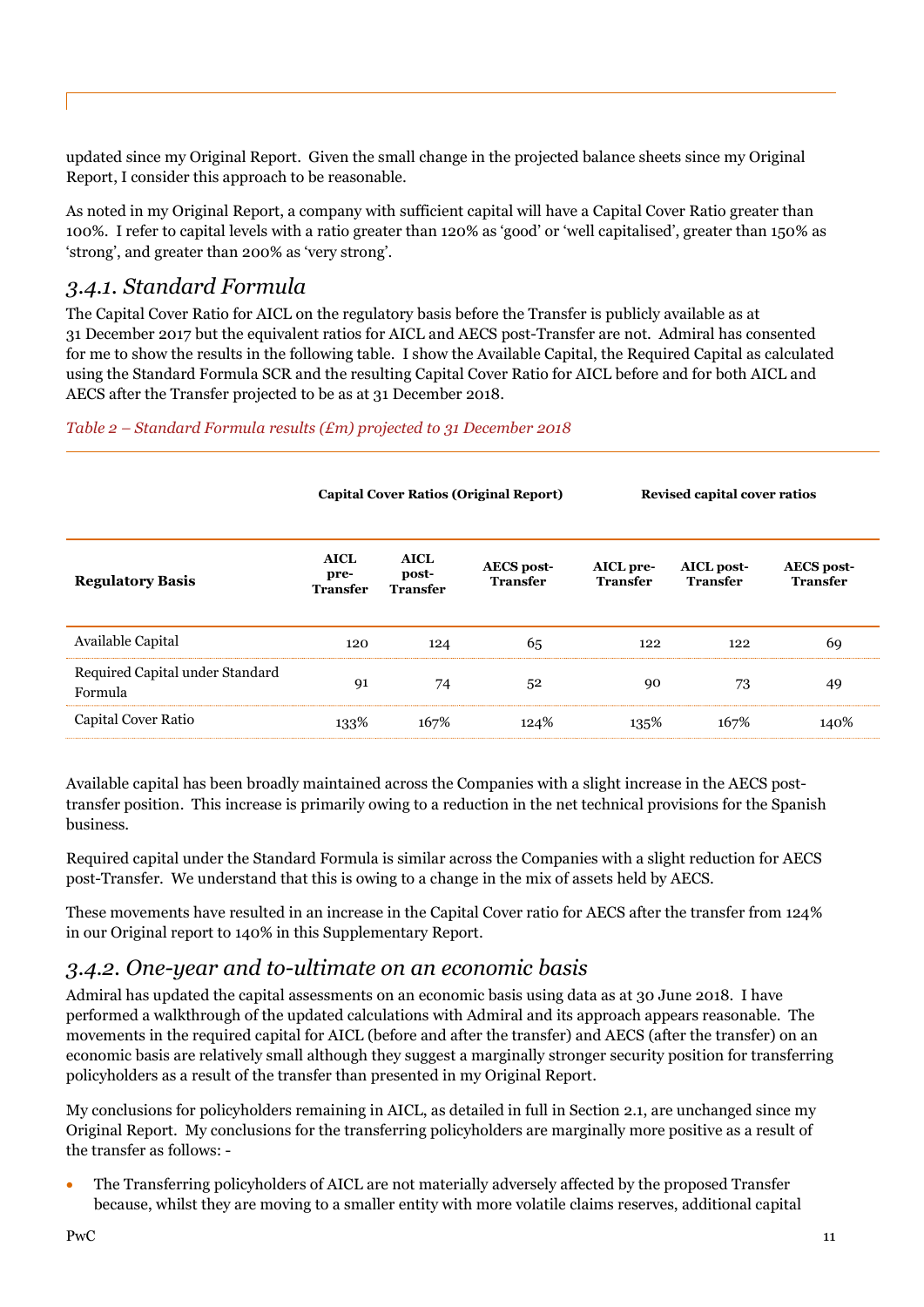support is being provided to ensure a **slightly higher** Capital Cover Ratio for short-tailed policyholders and an equivalent Capital Cover Ratio for longer-tailed policyholders.

In my Original Report, I investigated the impact of using alternative assumptions in a series of stress tests. I have not deemed it necessary or useful to repeat this stress test analysis for this Supplementary Report given that the movement in the base Capital Cover Ratios is minimal and the changes that have occurred, for policyholders transferring to AECS, indicate a marginally stronger security position as a result of the transfer than presented in my Original Report.

I have presented my updated conclusions following the updated capital positions in Section 2.1.

# 3.5. Other considerations

### 3.5.1. Capital extraction from AICL

In my Original Report, I noted that Admiral is considering extracting surplus capital arising in AICL after the Transfer. The capital extracted would be retained within the Admiral Group and would go towards reimbursing the Group for the investment of capital injected into AECS before the Transfer. Admiral has confirmed that there has been no change in this plan.

I do not know the extent or timing of this proposed capital extraction and I have not allowed for it in the figures that I have used to compare security of policyholders before and after the Transfer. I understand that the Board will approve the capital release only if it is happy that AICL exceeds its target capital after the Transfer.

In that case, the Group will be able to adjust for any unexpected issues that arise immediately after the Transfer has become effective before calculating the extent of surplus that exists. On this basis I consider the proposed extraction to be part of the normal operation of the business and should not be treated as directly connected with the Transfer. I have reviewed the Group's approach to capital management and consider the target capital levels to provide a good level of security to policyholders.

### 3.5.2. Intra group equity agreement

As noted in the Original Report, in addition to the initial capital injection by Admiral Group into AECS described above, the Group will legally commit a further  $\epsilon_5$ 6m of group funds for AECS to access in the event of future financial strain. Whilst this capital will not sit within AECS, it will be available to be injected if required. As at the date of the Original Report, this arrangement had not yet been formally agreed.

I have now been provided with the final draft wording of the agreement which I can confirm is substantially similar to that shown to me during the preparation of the Original Report. I have discussed the operation of the agreement with Admiral and with Admiral's UK legal advisors. I understand that the agreement provides that: -

- As and when requested by AECS, Admiral Group PLC will inject  $\epsilon$ 56m of additional share capital into AECS;
- This facility will be available initially for a period of two years and will then automatically renew on a rolling basis on each renewal date thereafter for a further twelve months;
- Termination of the agreement at any time requires the mutual agreement of both parties, which I assume would not be forthcoming from AECS if the facility is still required;
- Either party may terminate the agreement at a relevant renewal date, but only if AECS Capital Coverage Ratios at such date exceed 105% on both (i) a Regulatory basis and (ii) both a 1 year and ultimate economic basis, calculated without the benefit of the agreement;
- The agreement will be subject to English law. Based on current understanding of the legal position once the UK has left the European Union and any transition period has expired, the agreement will remain enforceable by AECS against Admiral Group PLC, whether or not a trade deal is agreed, and will operate to protect AECS in the event of an erosion of its capital position.

I have held discussions with Admiral's legal advisors who have confirmed that my understanding of the agreement as set out above is correct. As such I am happy to conclude that the agreement provides appropriate protection for the transferring policyholders and supports the economic capital cover ratios which I have used to form my conclusions on the Transfer.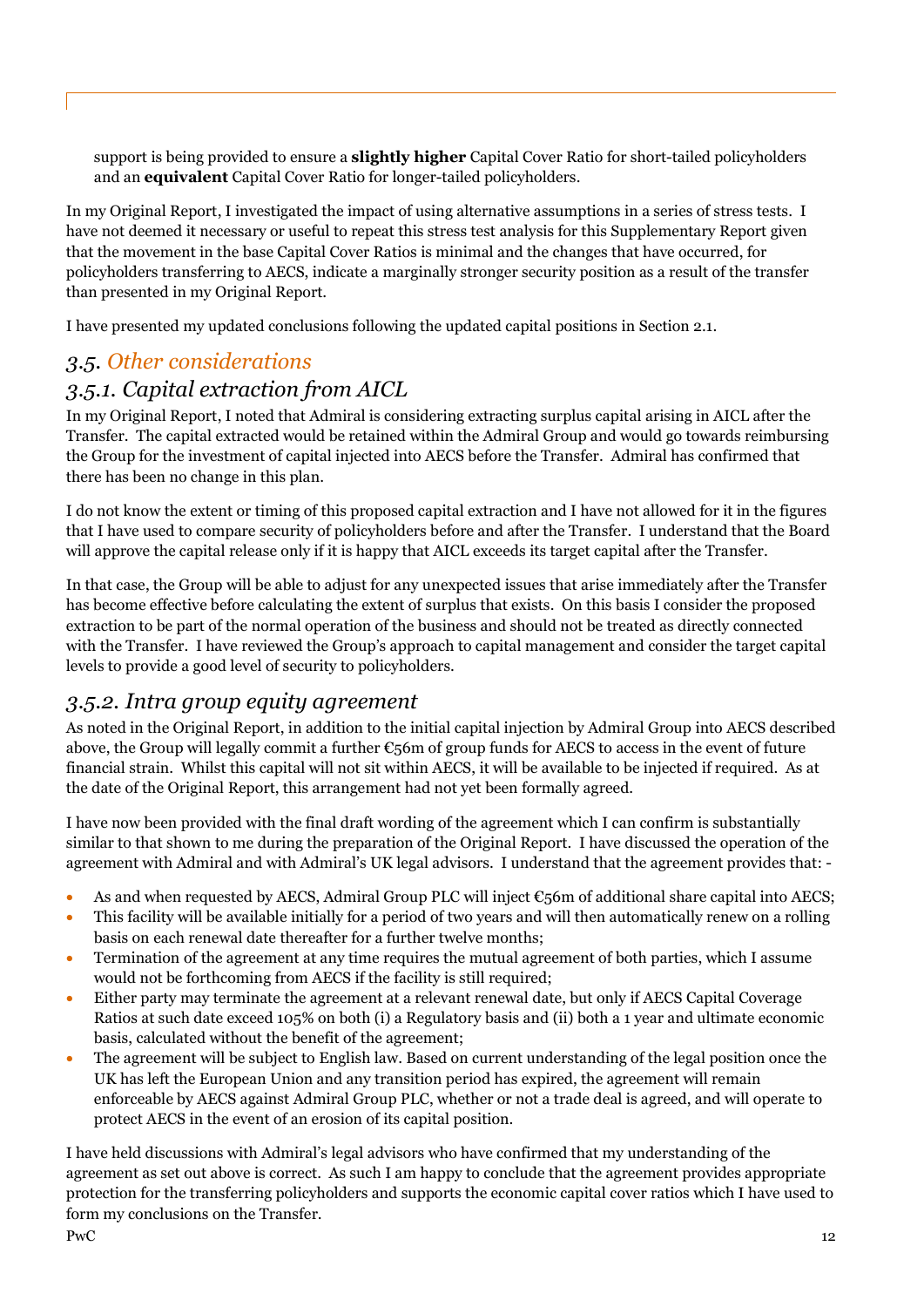At the time of producing this Supplementary Report, the approval of this agreement remains outstanding with the Admiral Board. I am informed that this agreement will be finalised and signed prior to the sanction hearing and that this will be confirmed in the witness statements submitted to Court at that time.

# 3.5.3. Obtaining reinsurer consent

In order to mitigate any risks that specific reinsurers will not recognise the transfers, Admiral is in the process of obtaining consent from its reinsurers.

Admiral has provided each quota share reinsurer with a novation agreement which has been reviewed and approved. These agreements are not yet signed, although Admiral expects all agreements to be signed and returned by 6 December 2018.

For the XoL reinsurers, a novation agreement has been drafted and is due to be sent to all reinsurers by 31 October 2018. Admiral expects signed agreements to be returned by 6 December 2018.

I consider this approach to be reasonable and the progress to date helpful in seeking to mitigate what I consider to be a small risk of non-recognition of the transfers by outwards reinsurers.

# 3.5.4. Correspondence with the Regulators

I was provided with details of correspondence with the Regulators during the process of finalising the Original Report and therefore addressed any matters arising in the final version of the Original Report.

Admiral has confirmed that it received a set of queries from EEA regulators in October 2018, primarily in relation to pursuing insurance business in countries not relevant to this Transfer. Admiral responded to these queries in full and has provided a copy of these responses for my reference.

I confirm that there is nothing in this correspondence with the Regulators that would give me reason to alter the conclusions made in my Original Report.

# 3.5.5. Communication strategy and objections received

I have requested that Admiral keeps me informed of the communications process and if there are any policyholder objections. Admiral has confirmed to me that the communications process has been carried out as planned and that there have been no changes to the planned timeline. The vast majority of communications have been delivered to their intended recipients. There was a high delivery failure rate when contacting Italian policyholders which Admiral has now resolved by successfully re-sending the email communications or sending the communications by post.

I have been advised that there have been nine policyholder objections received as at 30 November 2018, the majority of which come from Spanish policyholders. There is a further policyholder who has not objected but has expressed an intention to attend the court hearing. The main reasons for the objections are (i) concern relating to the transfer of data and insurance to a third party; and (ii) a general opposition to Brexit. Admiral has provided the Regulators and me with a copy of the relevant correspondence including the responses provided to the policyholders. Admiral are taking steps to address the policyholders' concerns and I do not consider any of these objections to raise matters of concern for the Transfer. I have also reviewed a high level description of the complaints received to ensure that there is nothing within these complaints which I consider constitutes a valid objection. I note that Admiral has performed the categorisation between objections and complaints with assistance from its legal advisors.

These objections do not give me reason to alter the conclusions made in my Original Report.

# 3.5.6. Other operational considerations

The proposed operational structure of the new entity is unchanged from that detailed in our Original Report. In particular, the claims administration for both the Spanish and Italian Policies is currently the responsibility of EUI Limited, an Admiral Group company, via separate Spanish and Italian branches. Following the Transfer, the responsibility for claims handling will change as follows: -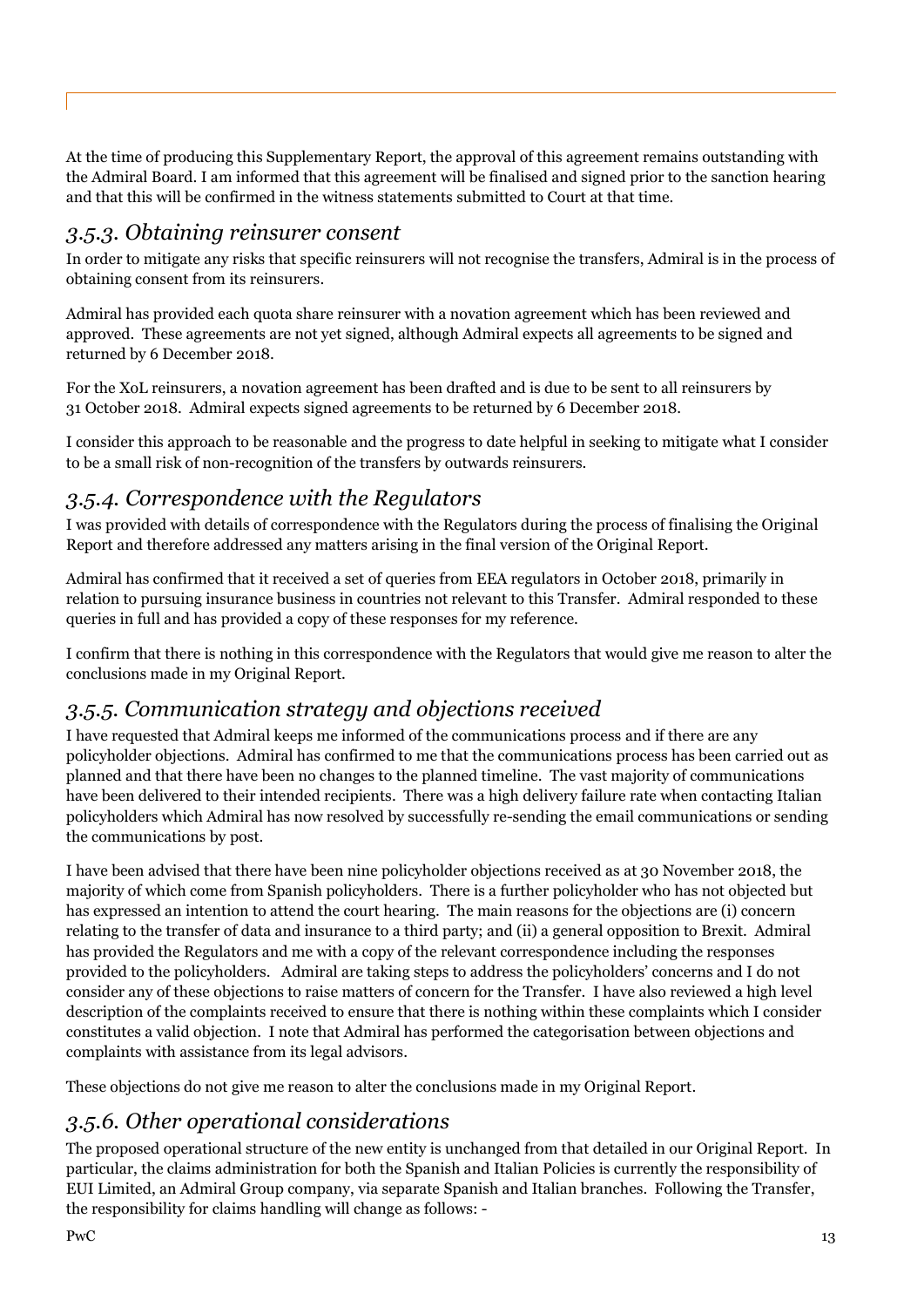- For Spanish policyholders, claims handling will be brought in-house from the Spanish branch of EUI Limited to AECS;
- For Italian policyholders, claims handling will be transferred from the Italian branch of EUI Limited to an Italian branch of Admiral Intermediary Services, S.A (AIS), another Admiral Group company.

In both cases I understand that there will be no changes to the claims handling personnel or processes as a result of the Transfer.

I have sought to understand the operational readiness of the new European insurance company and Admiral has provided me an update, confirming that:

- The Companies will be located in the same offices using the same infrastructure, the IT systems are in place and it is expected that there is not a significant risk to the successful operation of these systems as a result of the Transfer.
- Current contracts with third parties are being transferred to AECS to avoid any impact on customers and business.
- The registration process of the new entities to the relevant external associations is on track.
- An additional layer of governance has been set up for AECS to comply with financial and regulatory requirements, including a Board, Audit Committee and European Risk Management Committee. AECS will leverage the existing system of governance at the Group level and have different representatives in Group management committees as appropriate.
- A team is being recruited primarily to cover Solvency II functions within AECS and reinforce governance in continental Europe. Most senior positions are in place or in an advanced stage in the recruitment process, through a combination of internal and external recruitment
- Admiral has confirmed it is awaiting the Solvency Certificate from the Spanish Regulator, but that both the PRA and Admiral are engaging with the Spanish Regulator to receive this in advance of the Transfer.
- AECS management are confident that operational readiness work is on track to accept business on 1 January 2019.

Admiral has provided a status update on the German business within AICL for which there are currently 10 outstanding claims. Admiral has confirmed that it aims to complete the process of settling these claims before the Brexit date of 29 March 2019 rather than by the end of 2018 as originally planned. Should Admiral not achieve its aim of closing these remaining claims before 29 March 2019 then there may be ramifications for the ongoing management of these claims depending upon the form that Brexit takes but these ramifications will be the same with or without the Transfer.

The other considerations above do not give me reason to alter the conclusions made in my Original Report.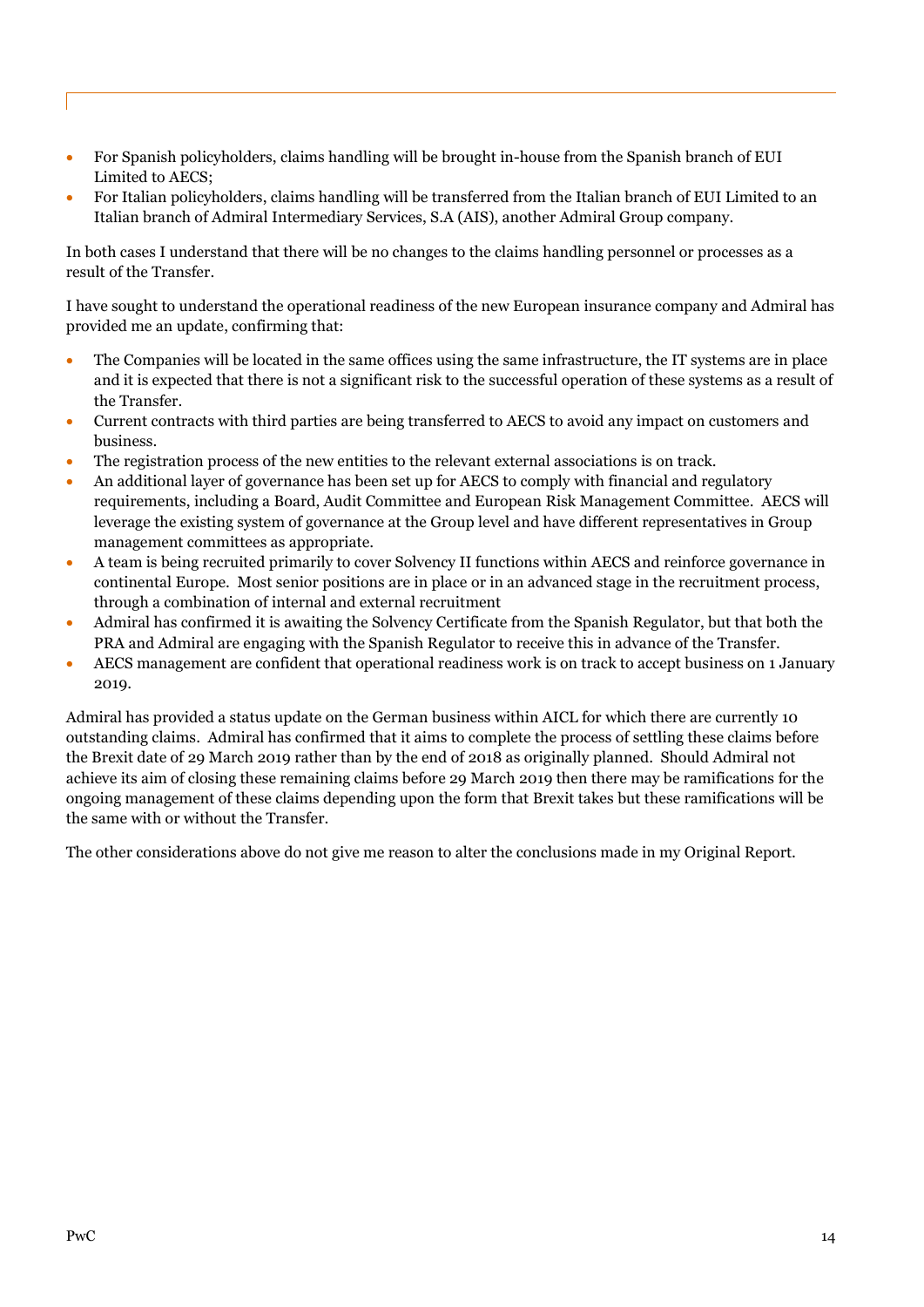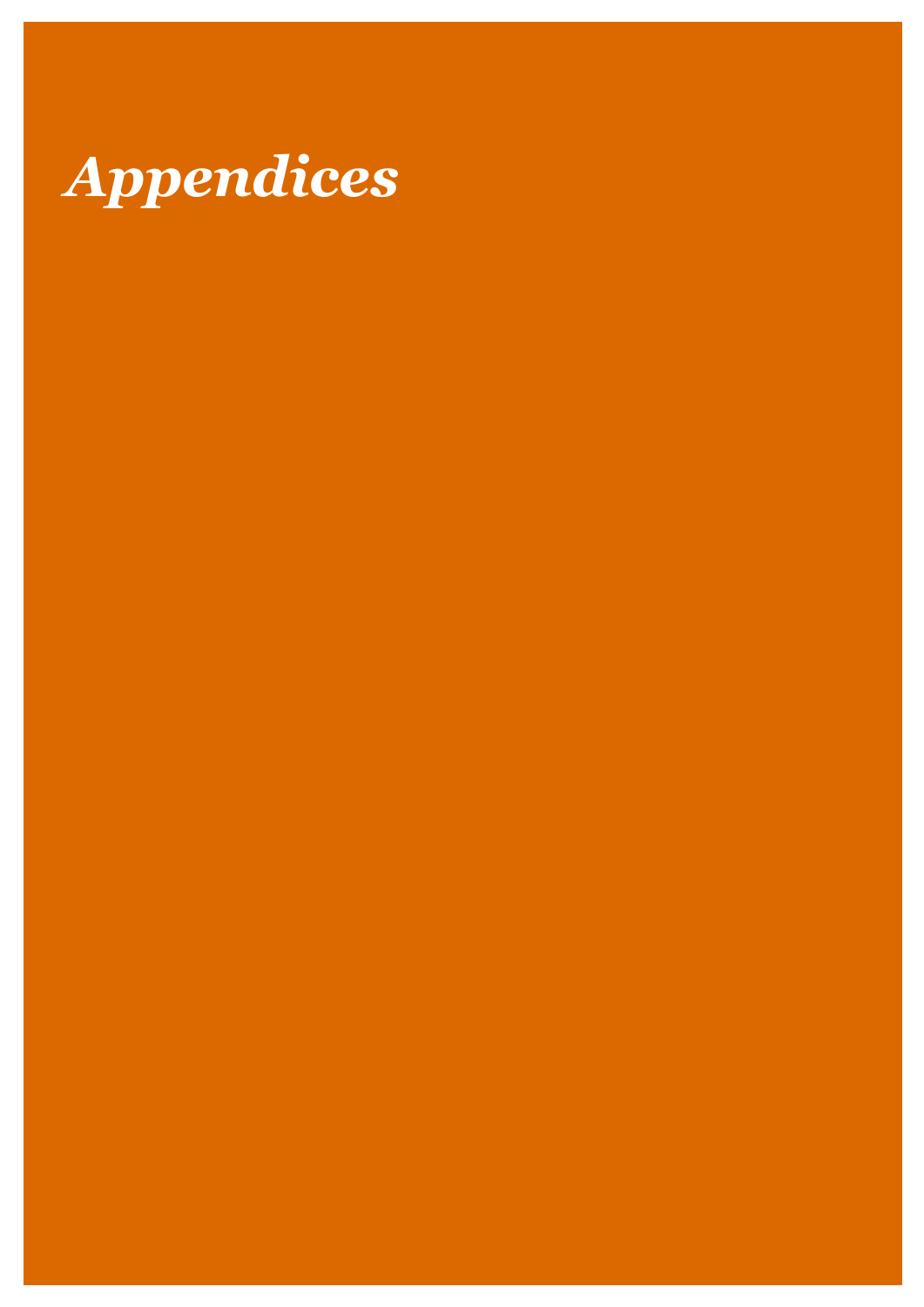# Appendix A. Data and other information considered

### Data provided:

I have used the following documents, reports, data and other information provided by Admiral:

- Reports documenting the findings of the external reviews performed on the UK, French, Italian and Spanish motor liabilities of AICL and AIGL as at 30 June 2018.
- Reports documenting the internal actuarial assessments performed on the UK, French, Italian and Spanish motor liabilities of AICL and AIGL as at 30 June 2018; including comparison against results of the external reviews.
- Projected balance sheets as at 31 December 2018 for AICL and AECS both before and after the Transfer; which allow for the business written and dividends which are expected to be paid by AICL during 2018 under the normal course of business, updated using data as at 30 June 2018.
- Projected Standard Formula calculations as at 31 December 2018 for AICL before and AICL and AECS after the Transfer, updated using data as at 30 June 2018.
- One-year and to-ultimate capital assessments on an economic basis as at 31 December 2018 for AICL before and AICL and AECS after the Transfer, updated using data as at 30 June 2018.
- Details of the draft proposed intra-group equity commitment. Further, I discussed the operation of the agreement with Admiral and with Admiral's UK legal advisors who have confirmed that my understanding of the agreement as set out in the report above is correct.
- Admiral's log of policyholder queries and objections received by them up to 12 October 2018.
- Responses to queries raised by me in respect of the data items received above.

I have relied on the documents described above and discussions held with relevant staff within Admiral.

#### Data consistency checks:

I have not audited or performed other assurance procedures on the data provided to me. I have checked the data and the documents received for consistency with each other.

#### Data integrity

I have not made any adjustments to the data provided to me by Admiral.

I am not aware of any inaccuracies or limitations in the available data that would materially impact the uncertainty surrounding the results of my work.

I have relied on the integrity of the data provided to me without any form of further verification. My work has taken no account of any information not received by me, or of any inaccuracies in the information provided to me.